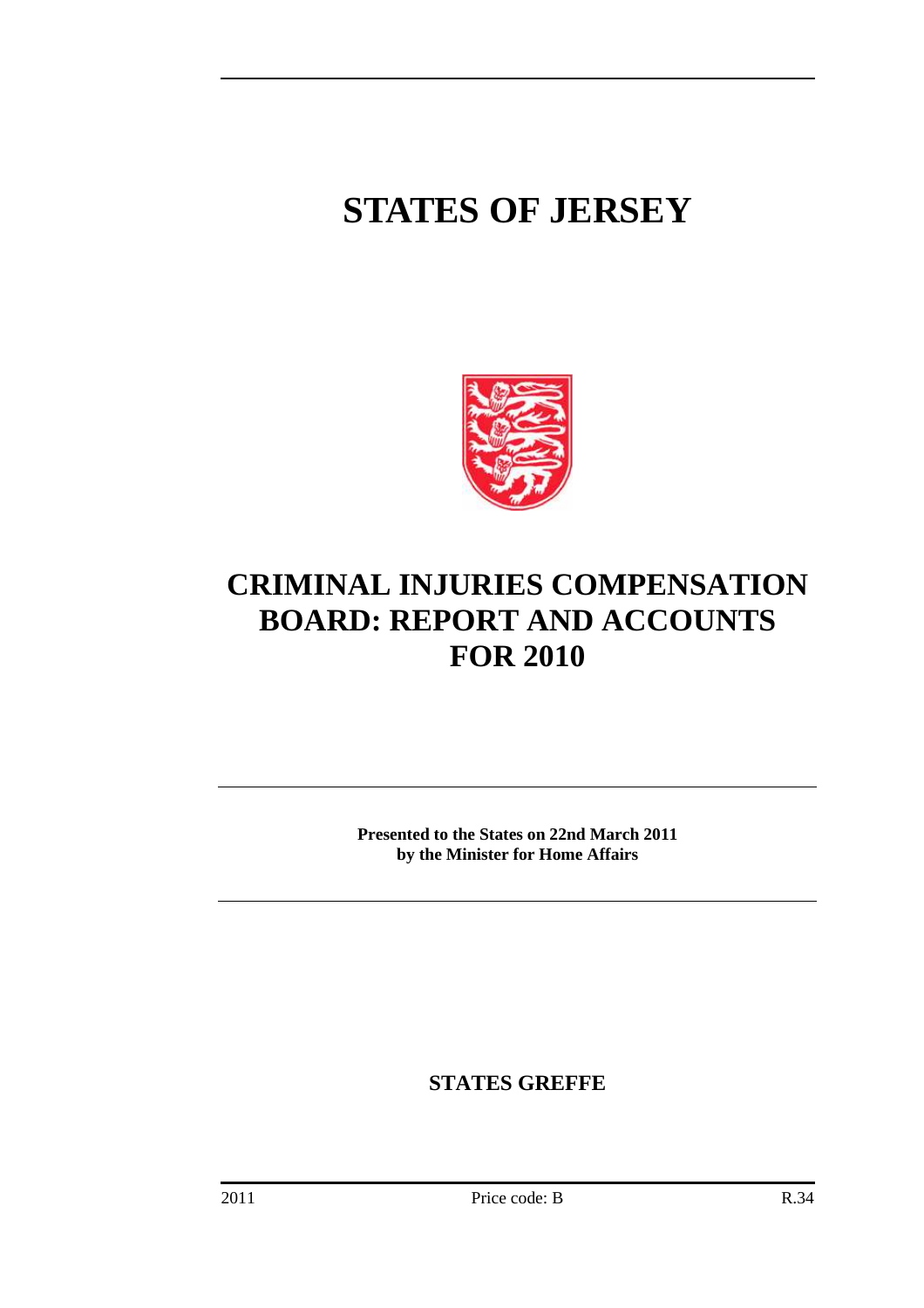#### **REPORT**

1. The States, on 4th December 1990, approved a draft Act (R&O 8143, as subsequently amended by R&Os 8239, 8497, 8769, 9234, 51/2002 and P.113/2009) establishing a Scheme to provide compensation for victims of crimes of violence to replace the Scheme set out in the Act of the States dated 12th May 1970 (R&O 5350). Most recently, the States – on 10th September 2009 – adopted a revised Scheme (P.113/2009) which consolidated all previous amendments and incorporated a number of further changes recommended by the Board. Article 10(a) of the 1990 Act sets out the scope of the Scheme, the essence of which is as follows –

> the Board may make ex gratia payments of compensation in any case where the applicant or, in the case of an application by a spouse or dependant, the deceased –

- (i) sustained, in the Island or on a Jersey ship, personal injury directly attributable to a crime of violence (including arson or poisoning) or the apprehension or attempted apprehension of an offender or a suspected offender or to the prevention or attempted prevention of an offence or to the giving of help to a police officer who is engaged in any such activity, or
- (ii) sustained personal injury directly attributable to a crime of violence (including arson or poisoning) in respect of which a court in the Island has jurisdiction by virtue of section 686 or 687 of the Merchant Shipping Act 1894 or such enactments as from time to time replace them.
- 2. In 1992, the then Defence Committee, conscious of the limitations of the 1970 Scheme (which provided for compensation only in cases where members of the public came voluntarily to the aid of another member of the public or the police and were injured in so doing), widened the scope of the Scheme to include crimes of violence generally. The 1990 Scheme came into force on 1st May 1991 in respect of injuries suffered on or after that date. Applications in respect of injuries suffered before 1st May 1991 are dealt with under the terms of the 1970 Scheme.
- 3. The current version of the Scheme, as well as the guide to the Scheme (entitled "Victims of Crimes of Violence"), incorporates all the amendments to the Scheme since its inception.
- 4. The Criminal Injuries Compensation Board comprises Advocate C.J. Dorey (Chairman, from June 2006), Advocates R.J. Michel and L.M. Gould (former Chairmen), Advocates A.S. Regal, P.deC. Mourant, D.J. Benest and (with effect from 1st August 2010) Mrs. M.E. Whittaker – these are the members who are "advocates or solicitors of the Royal Court of not less than 5 years' standing" [Article 4(a) of the Scheme] – and 'lay' members Mrs. B.M. Chiang, Mr. M.A. Payne, Mrs. C.L. Jeune and Dr. G. Llewellin. The Minister wishes to record his appreciation to all members of the Board for the work they have undertaken.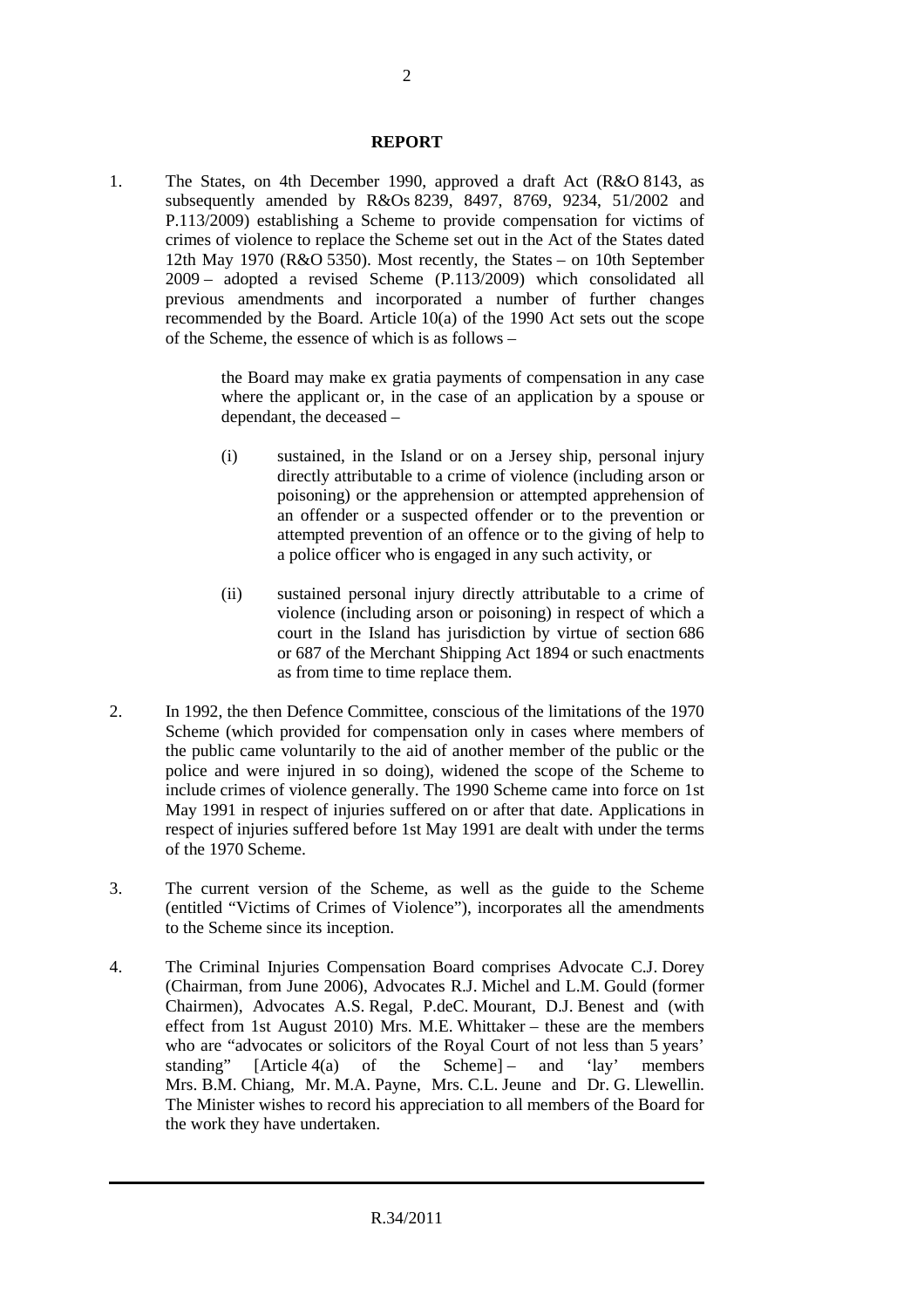- 5. Under Article 15 of the Scheme, the Board may withhold or reduce compensation if it considers that –
	- (i) the applicant has not taken all reasonable steps to inform the police;
	- (ii) the applicant has failed to give all reasonable assistance to the Board;
	- (iii) having regard to the conduct of the applicant before, during or after the events giving rise to the claim or to his character and way of life, it is inappropriate that a full award, or any award at all, be granted; and

furthermore, compensation will not be payable –

- (iv) if the injury was sustained accidentally, unless the Board is satisfied that the applicant was at the time taking an exceptional risk which was justified in all the circumstances.
- 6. The Board received 59 applications for the award of compensation under the 1990 Scheme during the period 1st January to 31st December 2010. Because of the length of time it sometimes takes to finalize an award, not all applications are concluded in the calendar year in which they are received. Examples of the nature of applications and awards made in 2010 are as follows –
	- (a) Whilst at work **B** had a liquid substance thrown into his face. This constituted a minor assault. That assault had results far beyond what could have been expected by the attacker, since it transpired that **B** had been suffering from work-related stress. The medical evidence was that this assault resulted in **B** suffering from post-traumatic stress disorder, the consequences of which have continued and resulted in him being unable to return to any form of work. The Board applied the maxim of the "eggshell skull" rule; that an individual is responsible for the consequences of his wrongful actions if these lead to injuries to another person, even if the victim suffers an unusual injury as a result of pre-existing vulnerability or medical condition. The gross award for the post-traumatic stress was £37,000. The loss of earnings would have exceeded £500,000. Accordingly, the upper limit of compensation of £100,000 was awarded.
	- (b) **W** had been at a nightclub with friends. They left in the early hours of the morning. A group of males started to shout abuse at them, but they walked away. They were followed, there was an altercation, and **W** was knocked to the ground and kicked in the face and the body. Although nobody was charged with assault, one person was charged with affray, and there was sufficient evidence to establish that **W** was the victim of a crime of violence. **W** sustained a serious fracture to both sides of the jaw, which required operative treatment. He also suffered damage to his teeth. The Board awarded £8,350 with regard to general damages for the injuries and £836 with regard to dental invoices and clothing.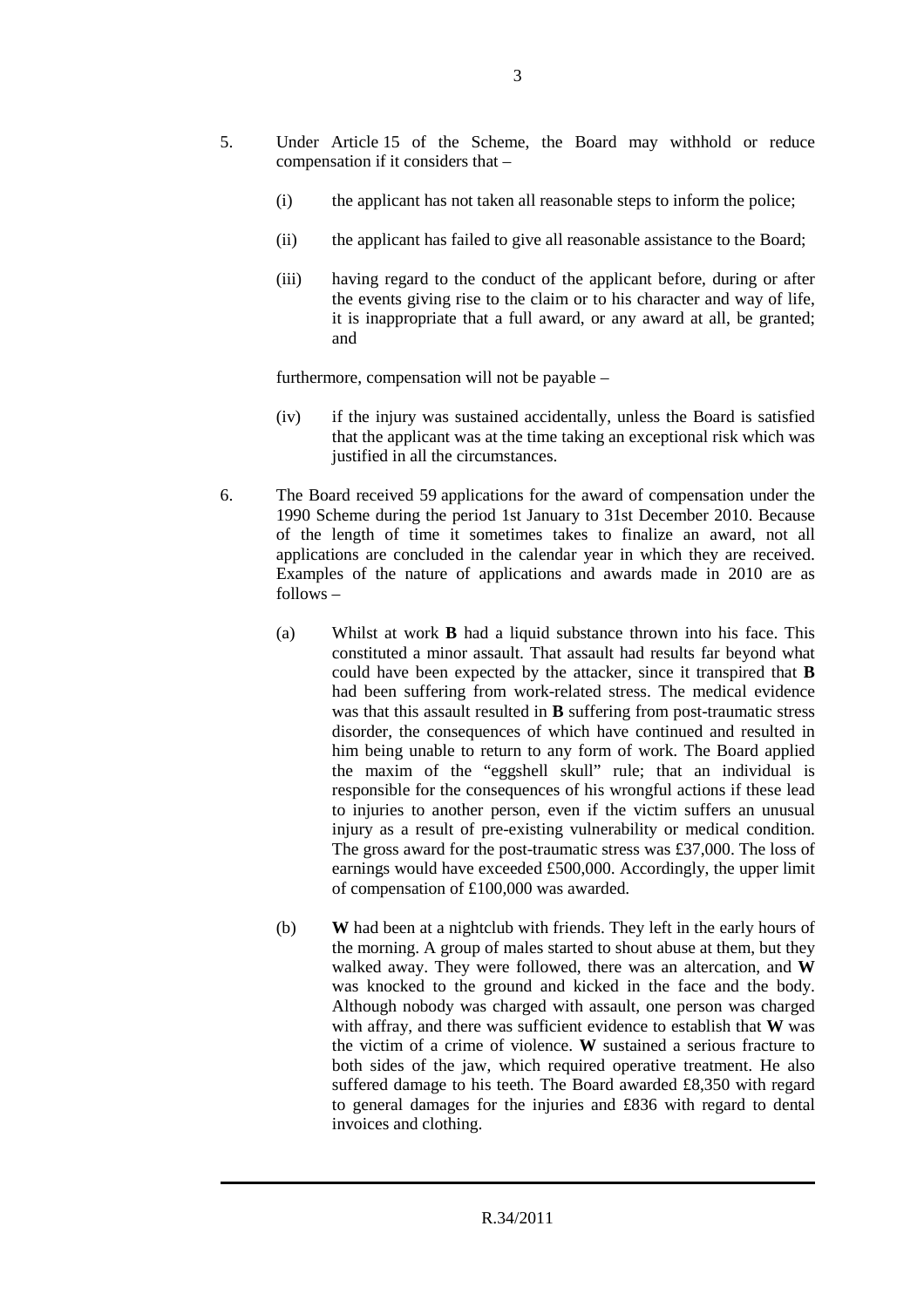- (c) **C** was at a nightclub in St. Helier. The person standing next to him was struck on the head with a bottle; glass from the broken bottle then hit **C** on the chin. This has left **C** with a visible scar which will remain visible for some years. The gross award of £7,500 was reduced by 50% by reason of the fact that, prior to the assault, **C** had pushed the assailant and been verbally provocative towards him.
- (d) **F** had been at public house and thereafter a nightclub in St. Helier during the course of which he had consumed approximately 9 pints of strong lager. Upon leaving the nightclub he saw a scuffle between a friend of his and others and went over to speak to the group. At some stage he was knocked to the ground and kicked in the head. He suffered fractures to his right orbit and cheekbone. The police attended, various people were interviewed, but nobody admitted to seeing the incident. CCTV imaging did not assist. **F** was therefore unable to prove, on the balance of probabilities, that he was the victim of a crime of violence and there was a nil award.
- (e) **S** had been at various public houses in St. Helier and had consumed approximately 5 pints of lager and 3 'shorts'. There was an altercation with a female, as a result of which she kicked **S** in the groin, poured water over his head and threw a glass at him, resulting in a cut to the left side of the forehead. The Board accepted that **S** was the victim of a crime of violence. However, **S** was given a written caution for being disorderly on licensed premises, and thus the Board concluded that any award would have to be reduced by 50%. Further, it was clear from the injuries sustained that any compensation would be below the minimum amount of £750 and thus no award was made.
- 7. The Board received 7 requests for hearings during 2010, all of which related to claims where the applicant had appealed against the decision of the 2 member Panel's initial award. The Hearing Board determined that there was justification for making an award, or a revised award, in respect of 4 applications. The other hearings will be held at a later date.
- 8. Of the 1,307 applications received since 1st May 1991, 1,219 had been resolved as at 31st December 2010. Of the 88 applications in the process of resolution at the end of 2010, 9 related to hearings which remained unresolved, 18 had received awards which included an element of interim payment, and 11 others had been determined which awaited acceptance by the applicant. A total of 50 applications awaited reports and/or further information.
- 9. Alcohol-related incidents. The Board receives many applications in which drink has been a substantial cause of the victim's misfortune. From information available on the 59 applications received in 2010, 39 of those (that is 66%) involved the consumption of alcohol by either the assailant or the victim. Many of these incidents occurred in places and situations which the victims might have avoided had they been sober or not willing to run some kind of risk. In such circumstances the Board may make an award, but only after looking very carefully at the circumstances to ensure that the applicant's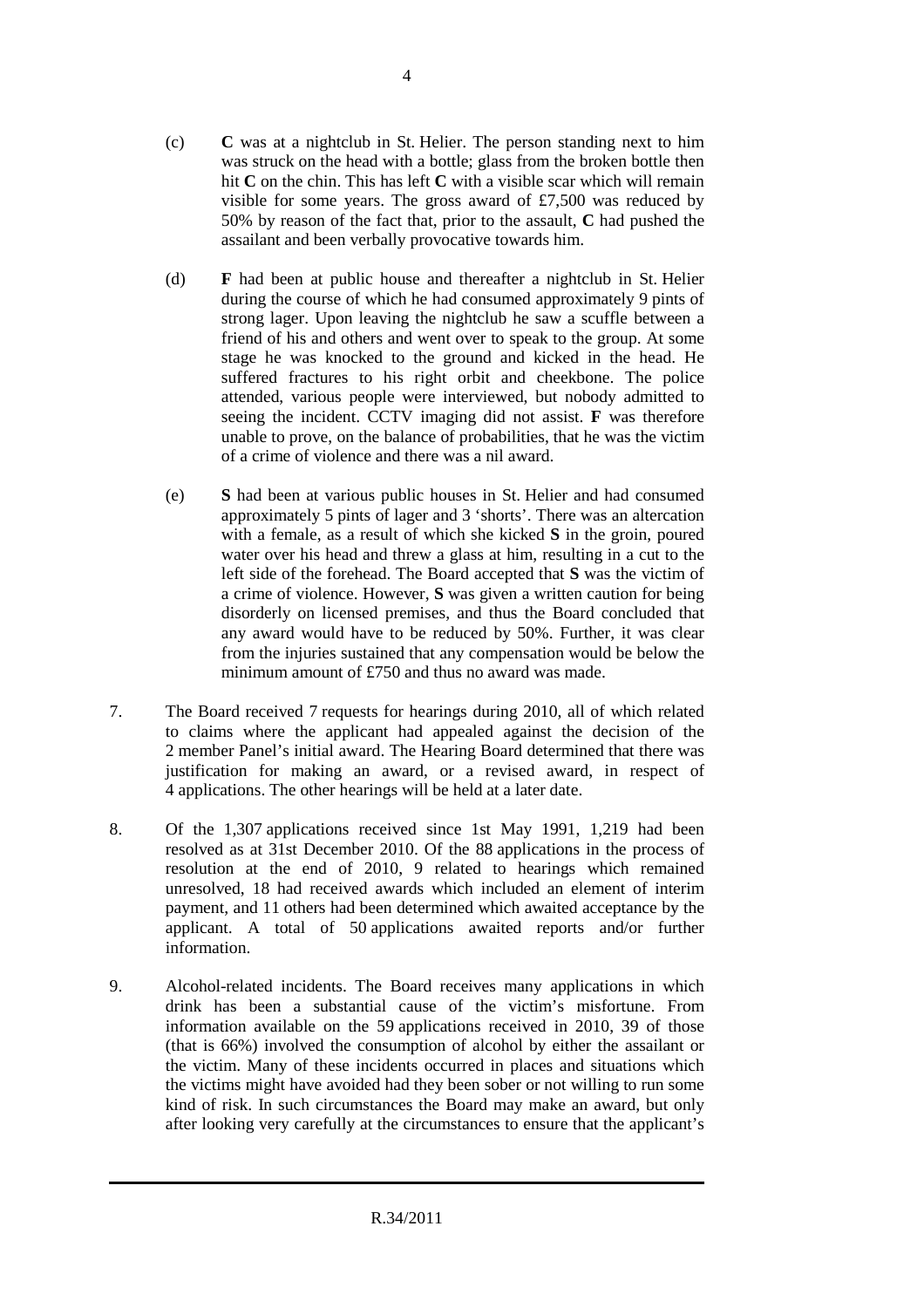conduct "before, during or after the events giving rise to the claim" was not such that it would be inappropriate to make a payment from public funds.

- 10. **Appendix 1** sets out statistics on activities during the period 1st January to 31st December 2010, relating to claims made under the Criminal Injuries Compensation Scheme.
- 11. **Appendix 2(a)** shows, in the form of a bar graph, the rate of applications received during 2010 (59); and **Appendix 2(b)** shows, in tabular form, month by month, the total number of applications received annually from 2001 to 2010.
- 12. **Appendix 3** shows the range of awards made by the Board during the period 1st May 1991 to 31st December 2010.
- 13. **Appendix 4** shows the accounts of the Board for the period 1st January to 31st December 2010 and for the years 2002 to 2009, for comparative purposes.
- 14. The Board was generally satisfied with the working of the 1990 Scheme, as amended. For 2010, the budget for the Scheme was provided by means of the adoption by the States on 6th July 2010 of a proposition (P.74/2010) under Article 11(8) of the Public Finances (Jersey) Law 2005 to amend the expenditure approval for 2010, which had been previously approved by the States on 5th October 2009, in respect of a number of departments (e.g. the Home Affairs Department in the case of the funding for the Criminal Injuries Compensation Scheme) to permit increased withdrawals from the Consolidated Fund to fund Court and Case Costs. The Board notes that there continues to be little progress in relation to its recommendation made in 2002 that there should be an increase in the maximum award (which is currently £100,000) to £250,000 in order to bring it closer in line with similar awards made in respect of common law damages. However, in 2009, the Minister for Home Affairs agreed to review the level of the maximum award, although that review has not yet been concluded. It is worthy of note that, in recent years, a number of substantial awards have been made – some in the maximum sum of £100,000. This also occurred in 2010, with 2 maximum awards being made. Had the Board's recommendation that the maximum award payable under the Scheme be increased been implemented, and the necessary budget provided, it is likely that the award payable to some applicants who are presently limited to receiving £100,000 would have been significantly higher. The Board is concerned that some very deserving applicants are suffering considerable hardship as a result of this failure to increase the maximum award. The year 2010 was the first full year of operation of Article 43A, whereby (with effect from 10th September 2009) awards are required to be accepted within 6 months of their notification to applicants, after which time they will lapse. This did not apply to any awards during 2010.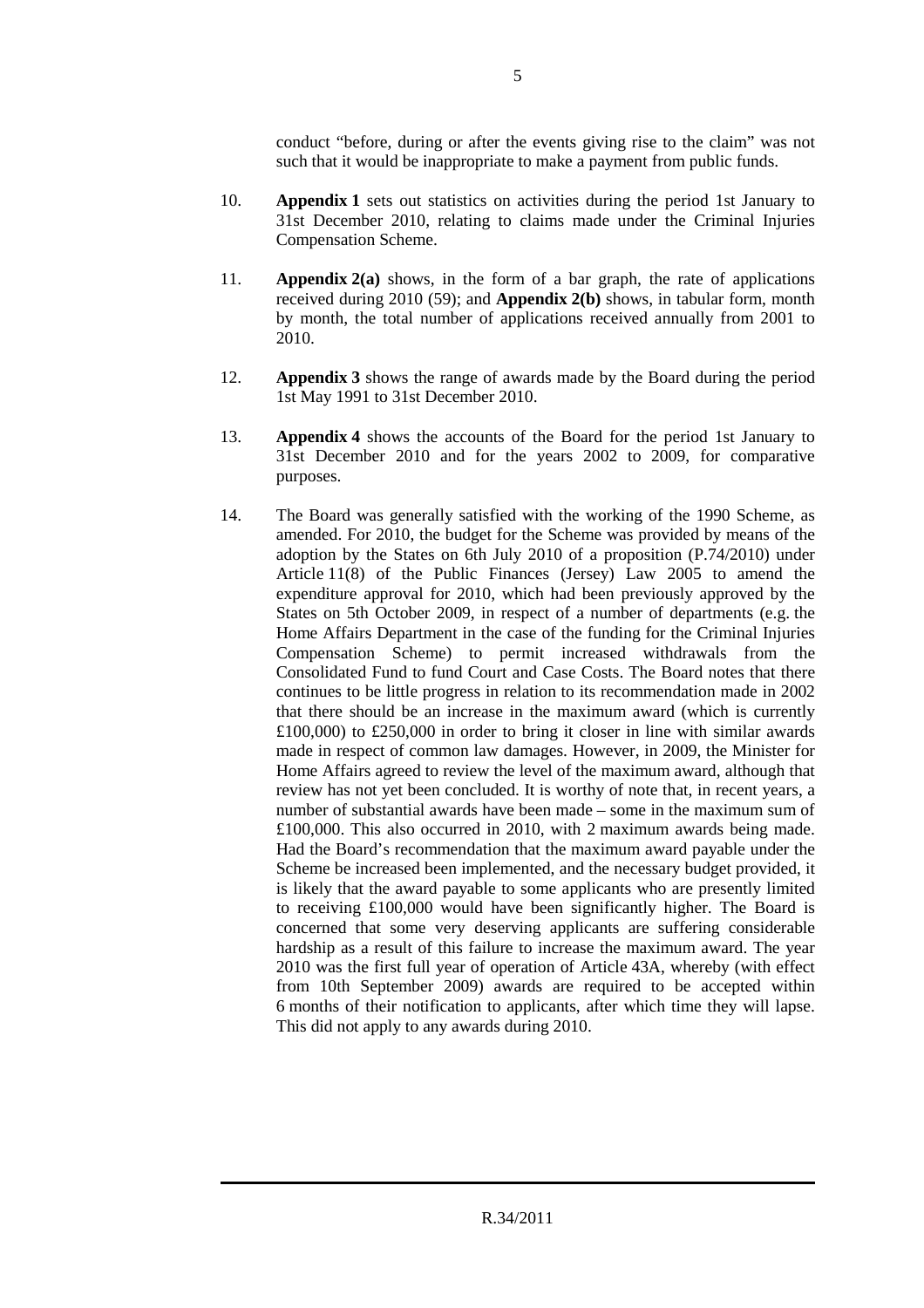# **APPENDIX 1**

| <b>Month</b> | <b>Received</b> | <b>Applications</b><br>on which<br>reports sent | <b>Applications</b><br>determined | Amount<br>awarded |
|--------------|-----------------|-------------------------------------------------|-----------------------------------|-------------------|
|              |                 | to Board                                        |                                   | £                 |
| 2010         |                 |                                                 |                                   |                   |
| January      | 4               | 3                                               | 5                                 | 15,052            |
| February     | 4               | 6                                               | $\mathbf{1}$                      | nil               |
| March        | 7               | 4                                               | 6                                 | 9,724             |
| April        | 6               | 4                                               | 6                                 | 7,301             |
| May          | 6               | 8                                               | 4                                 | 10,976            |
| June         | $\overline{2}$  | 3                                               | 9                                 | 115,523           |
| July         | 10              | 5                                               | 6                                 | 19,400            |
| August       | 4               | 11                                              | 4                                 | 6,025             |
| September    | 8               | 1                                               | 8                                 | 9,302             |
| October      | 3               | 3                                               | 3                                 | 107,730           |
| November     | 4               | 4                                               | 4                                 | 92,102            |
| December     | 1               | 5                                               | 4                                 | 19,498            |
|              | 59              | 57                                              | 60                                | 412,183           |

# **RATE OF APPLICATIONS 1ST JANUARY TO 31ST DECEMBER 2010**

NOTE: The figure for the total "Amount awarded" in this Appendix does not match the figure for the total "Compensation paid" in Appendix 4 because some awards are not paid until the following year and/or some payments relate to awards made in a preceding year.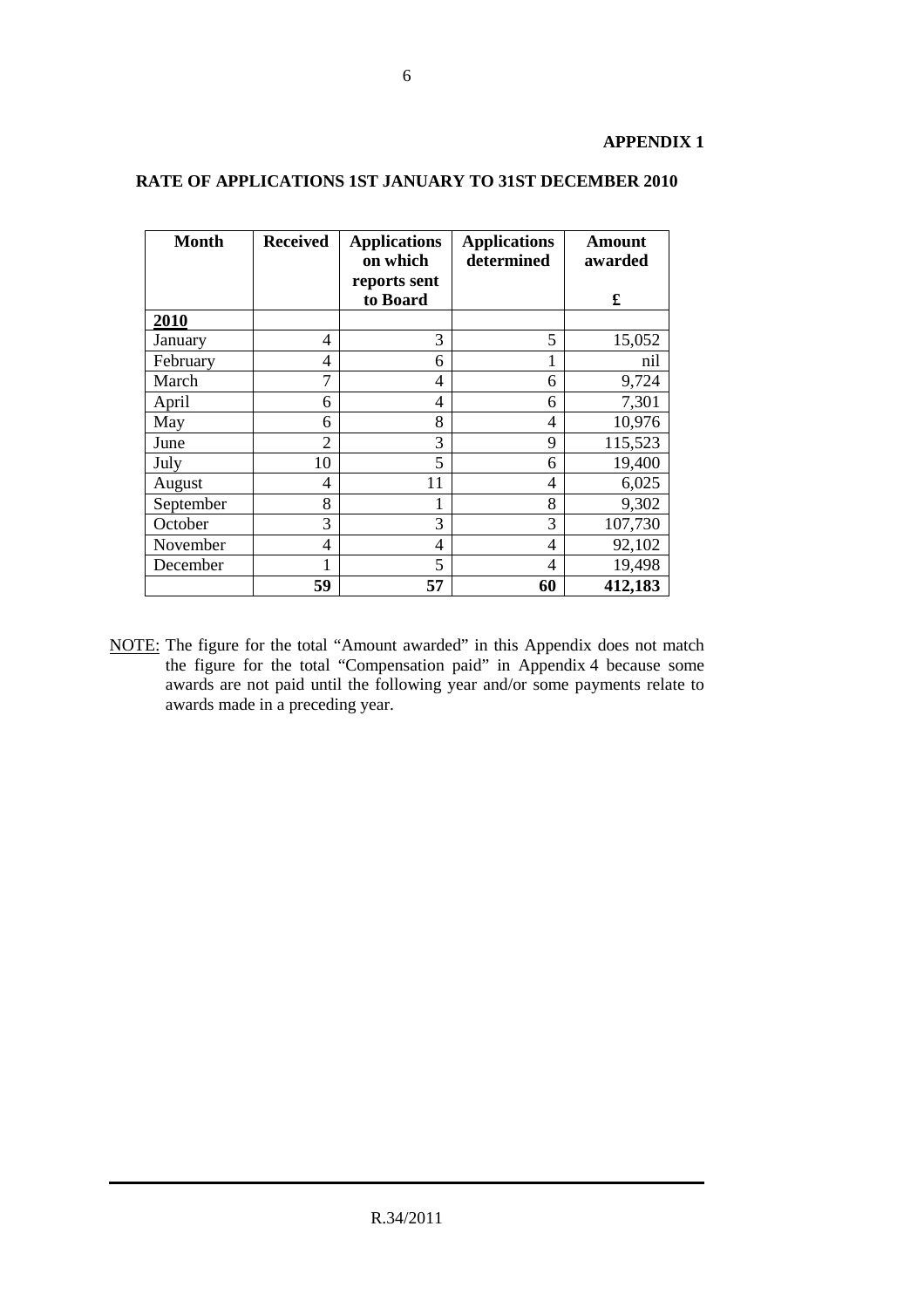

**APPENDIX 2(a)**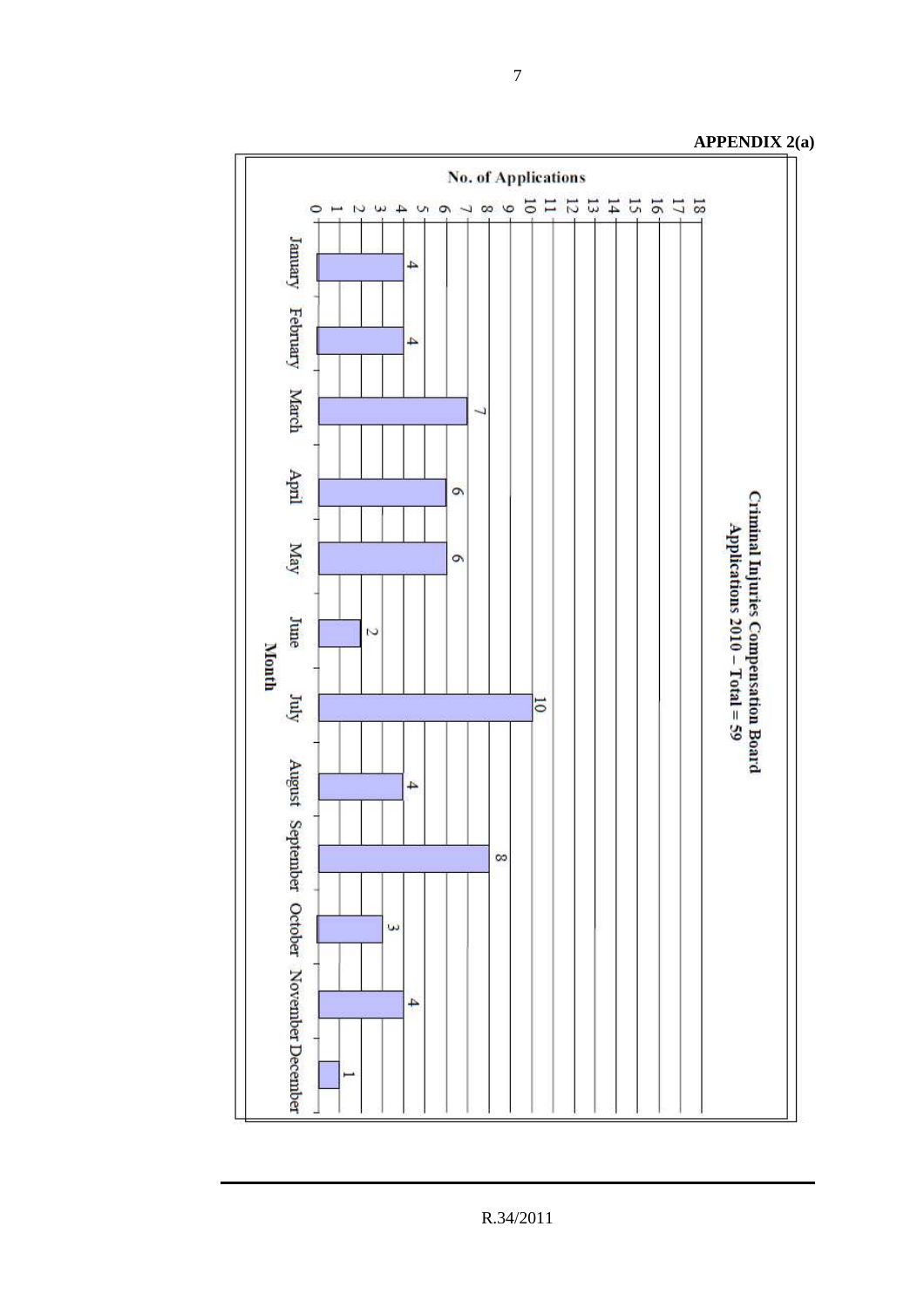# **APPENDIX 2(b)**

# **CRIMINAL INJURIES COMPENSATION BOARD**

#### **Applications received for the period 1st January to 31st December 2010** (and comparative figures for 2001 to 2009)

|           | 2010             | 2009           | 2008           | 2007           | 2006          | 2005           | 2004           | 2003           | 2002 | 2001 |
|-----------|------------------|----------------|----------------|----------------|---------------|----------------|----------------|----------------|------|------|
| January   | 4                | $\overline{2}$ | $\mathbf{r}$   | 5              | ↑             | 5              | 3              | 6              | 7    |      |
| February  | 4                | 3              | $\mathbf{r}$   | 9              | 4             | 3              | 8              | $\overline{2}$ | 6    | 12   |
| March     | 7                | 6              | 4              | 3              | 5             | 6              | 4              | 6              | 7    | 8    |
| April     | 6                | 8              | $\overline{2}$ | $\overline{4}$ | 5             | 3              | 11             | 4              | 7    | 6    |
| May       | 6                | 3              | 3              | 5              | 7             | 4              | 5              | 10             | 4    | 8    |
| June      | $\boldsymbol{2}$ | 5              | $\overline{2}$ | $\overline{2}$ | 3             | 5              | 9              | 3              | 6    | 8    |
| July      | 10               | 4              | 1              | 4              | 11            | 3              | 10             | 1              | 9    | 13   |
| August    | 4                | 3              | 6              | 3              | 5             | 4              | $\overline{2}$ | 10             | 13   | 10   |
| September | 8                | 4              | $\overline{2}$ | 6              | 6             | 8              | 5              | 4              | 6    | 5    |
| October   | 3                | 3              | 4              | $\mathbf Q$    | 8             | $\overline{2}$ | 4              | $\overline{2}$ | 7    | 12   |
| November  | 4                | 7              | 3              | 5              | 7             | 5              | 5              | 3              | 10   |      |
| December  | 1                | 3              | 3              | 5              | $\mathcal{L}$ | $\overline{2}$ | 6              | 3              |      | 10   |
|           | 59               | 51             | 44             | 60             | 70            | 50             | 72             | 54             | 83   | 106  |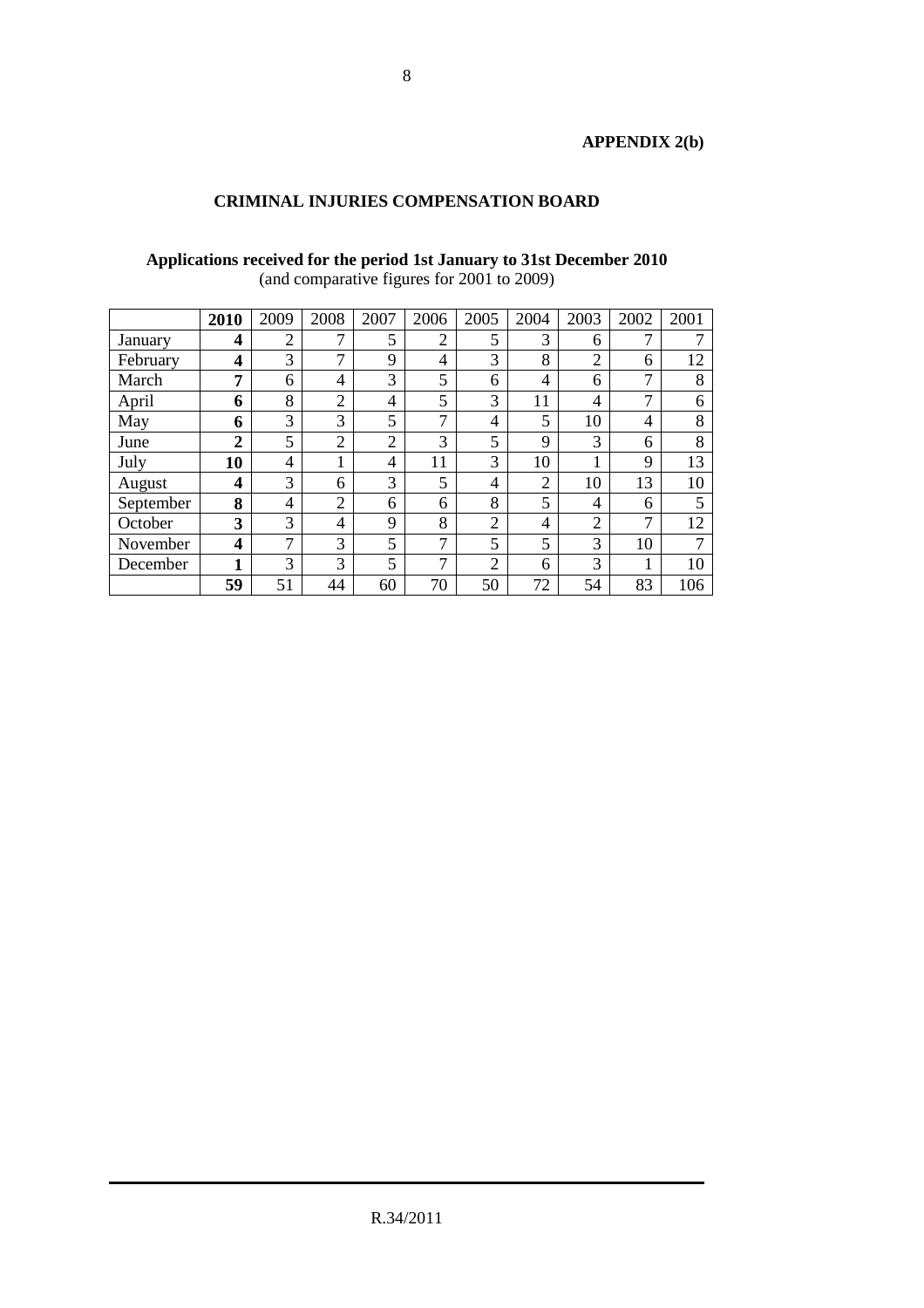#### **APPENDIX 3**

# RANGE OF AWARDS 1ST MAY 1991 TO 31ST DECEMBER 2010 Total number of applications received  $= 1,307$ **Total number of applications determined = \*1,219**

| nil                      | £1 to     | £1,000    | £2,000    | £3,000    | £4,000    | £5,000    | £10,000                  | <b>TOTAL</b> |
|--------------------------|-----------|-----------|-----------|-----------|-----------|-----------|--------------------------|--------------|
|                          | £999      | to        | to        | to        | to        | to        | and over                 |              |
|                          |           | £1,999    | £2,999    | £3,999    | £4,999    | £9,999    |                          |              |
| 1991                     | $\pounds$ | $\pounds$ | $\pounds$ | $\pounds$ | $\pounds$ | $\pounds$ | $\pounds$                | $\pounds$    |
|                          |           | 1,706     |           |           |           |           |                          | 1,706        |
| $(-)$                    | $(-)$     | (1)       | $(-)$     | $(-)$     | $(-)$     | $(-)$     | $(-)$                    | (1)          |
| 1992                     |           |           |           |           |           |           |                          |              |
|                          | 3,901     | 8,160     | 5,452     | 3,886     |           | 5,899     |                          | 27,298       |
| (7)                      | (6)       | (6)       | (2)       | (1)       | $(-)$     | (1)       | $(-)$                    | (23)         |
| <u>1993</u>              |           |           |           |           |           |           |                          |              |
| $\overline{\phantom{0}}$ | 3,919     | 8,985     | 17,444    | 6,641     |           | 11,500    | 53,084                   | 101,573      |
| (5)                      | (6)       | (7)       | (7)       | (2)       | $(-)$     | (2)       | (3)                      | (32)         |
| 1994                     |           |           |           |           |           |           |                          |              |
| $\overline{\phantom{0}}$ | 10,411    | 8,728     | 14,735    | 9,678     | 17,900    | 28,121    | $\overline{\phantom{m}}$ | 89,573       |
| (11)                     | (16)      | (6)       | (6)       | (3)       | (4)       | (4)       | $(-)$                    | (50)         |
| 1995                     |           |           |           |           |           |           |                          |              |
|                          | 10,000    | 8,095     | 2,438     | 10,254    | 17,346    | 13,690    |                          | 61,823       |
| (16)                     | (17)      | (5)       | (1)       | (3)       | (4)       | (2)       | $(-)$                    | (48)         |
| 1996                     |           |           |           |           |           |           |                          |              |
|                          | 13,485    | 18,183    | 28,131    | 20,289    | 9,232     | 48,573    | 131,248                  | 269,141      |
| (28)                     | (19)      | (13)      | (11)      | (10)      | (3)       | (7)       | (9)                      | (100)        |
| 1997                     |           |           |           |           |           |           |                          |              |
|                          | 6,608     | 10,557    | 18,216    | 6,825     | 4,500     | 33,178    |                          | 79,884       |
| (28)                     | (9)       | (7)       | (8)       | (2)       | (1)       | (5)       | $(-)$                    | (60)         |
| 1998                     |           |           |           |           |           |           |                          |              |
|                          | 11,896    | 27,984    | 16,412    | 22,338    | 9,047     | 50,272    | 53,320                   | 191,269      |
| (48)                     | (20)      | (19)      | (7)       | (7)       | (2)       | (7)       | (2)                      | (112)        |
| 1999                     |           |           |           |           |           |           |                          |              |
|                          | 10,897    | 16,829    | 19,312    | 9,938     |           | 37,360    | 34,744                   | 129,080      |
| (34)                     | (16)      | (12)      | (8)       | (3)       | $(-)$     | (6)       | (2)                      | (81)         |
| 2000                     |           |           |           |           |           |           |                          |              |
|                          | 11,874    | 14,080    | 15,904    | 20,157    | 13,112    | 35,361    | 180,491                  | 290,979      |
| (46)                     | (18)      | (11)      | (6)       | (6)       | (3)       | (5)       | (8)                      | (103)        |
| 2001                     |           |           |           |           |           |           |                          |              |
|                          | 16,035    | 17,367    | 11,920    | 21,084    | 4,612     | 77,468    | 141,400                  | 289,886      |
| (42)                     | (23)      | (13)      | (5)       | (6)       | (1)       | (11)      | (4)                      | (105)        |
| 2002                     |           |           |           |           |           |           |                          |              |
|                          | 11,930    | 13,533    | 19,772    | 6,437     | 13,829    | 27,177    | 38,995                   | 131,673      |
| (29)                     | (16)      | (10)      | (8)       | (2)       | (3)       | (5)       | (2)                      | (75)         |
| 2003                     |           |           |           |           |           |           |                          |              |
|                          | 6,465     | 11,133    | 20,390    | 7,612     | 8,485     | 33,883    | 65,715                   | 153,683      |
| (43)                     | (9)       | (8)       | (8)       | (2)       | (2)       | (5)       | (2)                      | (79)         |
| 2004                     |           |           |           |           |           |           |                          |              |
|                          | 4,783     | 10,669    | 19,784    | 13,919    | 31,581    | 67,240    | 93,294                   | 241,270      |
| (34)                     | (7)       | (7)       | (8)       | (4)       | (7)       | (11)      | (7)                      | (85)         |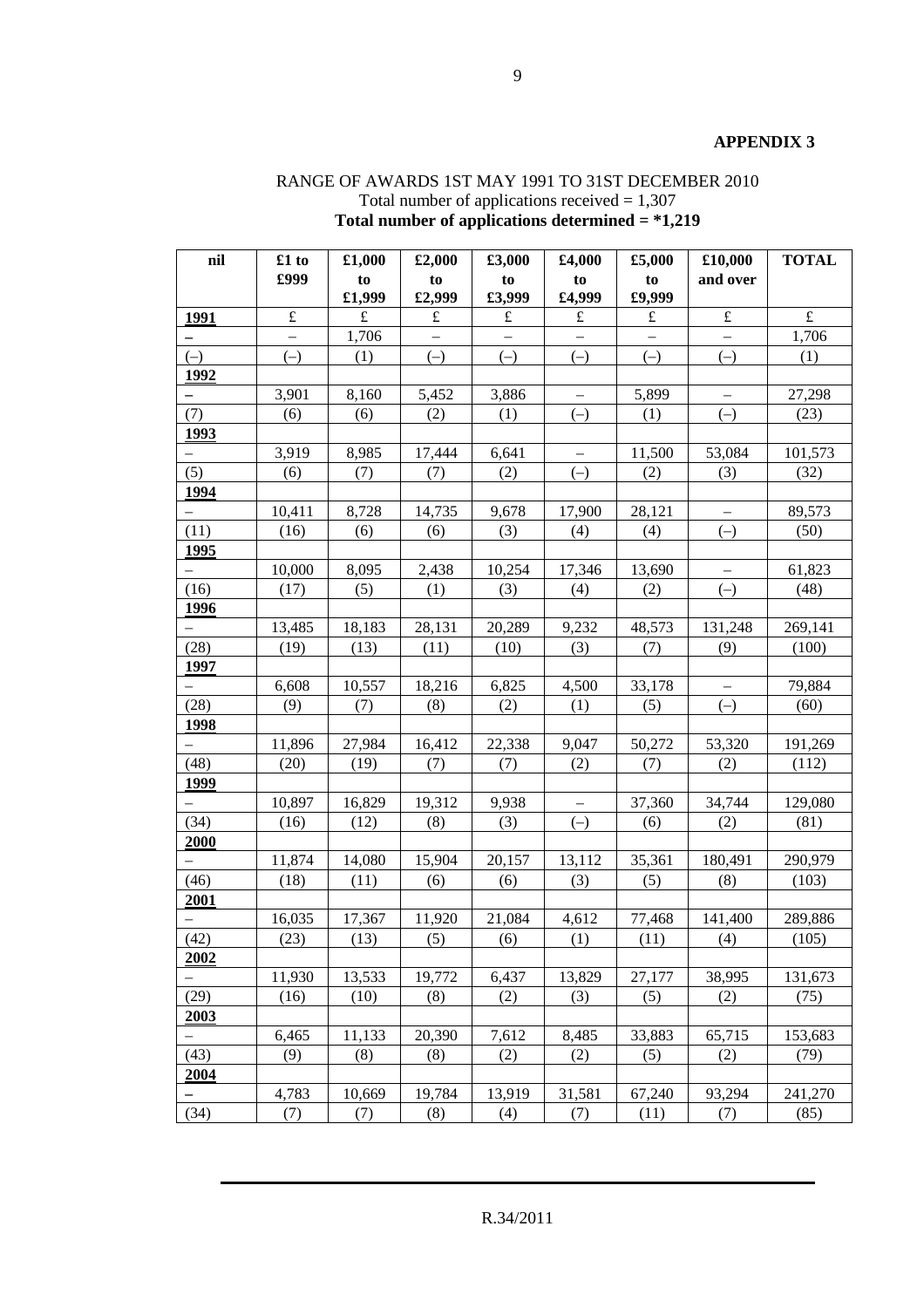| 2005          |          |          |         |         |         |         |           |            |
|---------------|----------|----------|---------|---------|---------|---------|-----------|------------|
|               | 4,909    | 17,889   | 19,115  | 10,698  | 12,142  | 51,997  | 74,650    | 191,400    |
| (28)          | (7)      | (13)     | (8)     | (3)     | (3)     | (7)     | (4)       | (73)       |
| 2006          |          |          |         |         |         |         |           |            |
|               | 6,570    | 9,608    | 14,698  | 3,972   | 26,214  | 45,029  | 334,241   | 440,332    |
| (27)          | (9)      | (7)      | (6)     | (1)     | (6)     | (6)     | (8)       | (70)       |
|               |          |          |         |         |         |         |           |            |
| 2007          |          |          |         |         |         |         |           |            |
|               | 3,022    | 5,815    | 9,829   | 19,819  | 13,327  | 75,558  | 110,246   | 237,616    |
| (23)          | (4)      | (5)      | (4)     | (6)     | (3)     | (12)    | (4)       | (61)       |
| 2008          |          |          |         |         |         |         |           |            |
|               | 3,345    | 19,642   | 24,306  | 6,359   | 12,921  | 73,454  | 137,956   | 277,983    |
| (23)          | (6)      | (15)     | (10)    | (2)     | (3)     | (11)    | (9)       | (79)       |
| 2009          |          |          |         |         |         |         |           |            |
|               | 1,550    | 12,531   | 22,196  | 10.071  | 4,000   | 17,000  | 242,209   | 309,557    |
| (19)          | (3)      | (9)      | (9)     | (3)     | (1)     | (3)     | (9)       | (56)       |
| 2010          |          |          |         |         |         |         |           |            |
|               | 1,376    | 12,537   | 10,844  | 22,355  | 4,526   | 55,111  | 305,886   | 412,635    |
| (25)          | (2)      | (8)      | (5)     | (6)     | (1)     | (8)     | (5)       | (60)       |
|               |          |          |         |         |         |         |           |            |
| <b>TOTALS</b> |          |          |         |         |         |         |           |            |
|               | 142,976  | 254,031  | 310,898 | 232,332 | 202,774 | 787,871 | 1,997,479 | 3,928,361  |
| (516)         | (213)    | (182)    | (127)   | (72)    | (47)    | (118)   | (78)      | $(1,353)*$ |
|               |          |          |         |         |         |         |           |            |
|               |          |          |         |         |         |         |           |            |
| [38%]         | $[16\%]$ | $[13\%]$ | [9%]    | $[5\%]$ | $[4\%]$ | [9%]    | $[6\%]$   | $[100\%]$  |

**N.B. The lowest award (other than nil) was £149, and the highest £100,000.** 

**(Numbers in brackets represent numbers of applications. \*The two figures for the total number of applications determined do not match because some applications receive elements of an award in different calendar years.)** 

**[Numbers in square brackets represent, by category, the percentage of awards made of the total number of awards made.]**